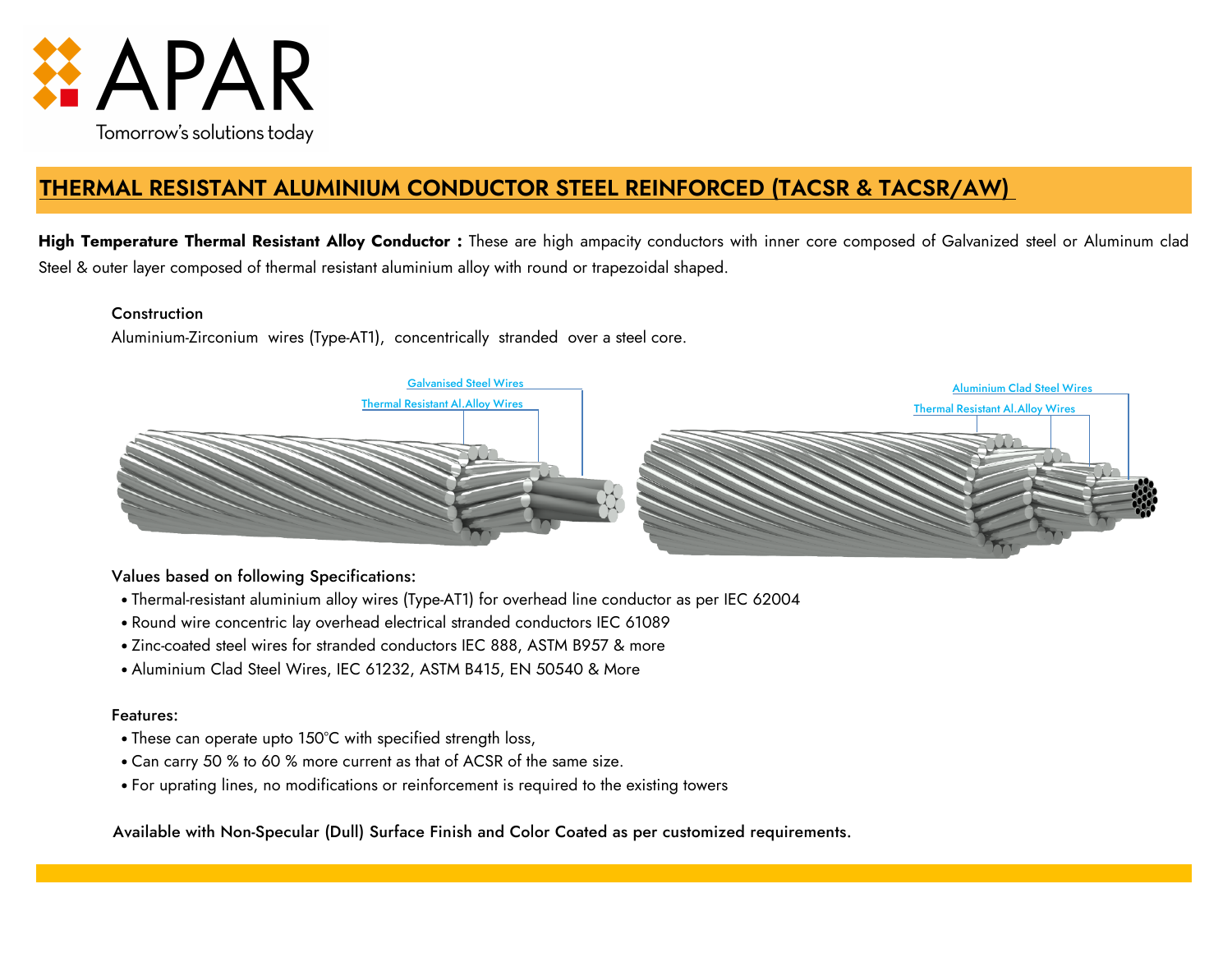

#### **THERMAL RESISTANT ALUMINIUM CONDUCTOR STEEL REINFORCED - (TACSR)**

| Conductor          |                | <b>Stranding</b>         |                      |              | <b>Cross-Sectional Area</b> |                    |                    | Diameter of | Weight     |              |              | <b>Rated Strength</b> |        |            |              | <b>DC</b>      | <b>Current Capacity</b> |          |  |
|--------------------|----------------|--------------------------|----------------------|--------------|-----------------------------|--------------------|--------------------|-------------|------------|--------------|--------------|-----------------------|--------|------------|--------------|----------------|-------------------------|----------|--|
| <b>Size</b>        |                |                          |                      |              |                             |                    | Complete           |             |            |              |              |                       |        |            | Resistance @ |                |                         |          |  |
|                    |                | No. of Wires             | <b>Wire diameter</b> |              | <b>TAL</b>                  | <b>Steel</b>       | <b>Total</b>       | Conductor   | <b>TAL</b> | <b>Steel</b> | <b>Total</b> | Regular               | HS.    | <b>EHS</b> | <b>UHS</b>   | $20^{\circ}$ C |                         |          |  |
|                    | <b>TAL</b>     | Steel                    | <b>TAL</b>           | <b>Steel</b> |                             |                    |                    |             |            |              |              | Strength              |        |            |              |                | @ 85°C                  | @ 150°C  |  |
| (mm <sup>2</sup> ) | (No.           | (No.)                    | (mm)                 | (mm)         | (mm <sup>2</sup> )          | (mm <sup>2</sup> ) | (mm <sup>2</sup> ) | (mm)        | (Kg/Km)    | (Kg/Km)      | (Kg/Km)      | (KN)                  | (KN)   | (KN)       | (KN)         | $(\Omega/Km)$  | (Ampere)                | (Ampere) |  |
| 58                 | $\overline{6}$ |                          | 3.50                 | 3.50         | 57.73                       | 9.62               | 67.35              | 10.50       | 158.42     | 74.84        | 233.26       | 21.28                 | 22.63  | 23.59      | 23.93        | 0.5053         | 197                     | 325      |  |
| 80                 | $\overline{6}$ |                          | 4.20                 | 4.20         | 83.13                       | 13.85              | 96.98              | 12.60       | 228.12     | 107.75       | 335.87       | 29.42                 | 31.78  | 33.30      | 33.72        | 0.3509         | 246                     | 410      |  |
| 95                 | $\overline{6}$ | $\overline{1}$           | 4.50                 | 4.50         | 95.43                       | 15.90              | 111.33             | 13.50       | 261.87     | 123.70       | 385.57       | 33.78                 | 36.48  | 38.23      | 38.71        | 0.3057         | 267                     | 448      |  |
| 80                 | 15             | $\overline{\mathcal{A}}$ | 2.60                 | 2.60         | 79.64                       | 21.24              | 100.88             | 13.00       | 219.14     | 168.22       | 387.36       | 40.65                 | 43.41  | 45.64      | 46.38        | 0.3673         | 242                     | 404      |  |
| 100                | 15             | $\overline{4}$           | 2.90                 | 2.90         | 99.08                       | 26.42              | 125.50             | 14.50       | 272.63     | 209.25       | 481.88       | 50.26                 | 53.70  | 56.47      | 57.40        | 0.2952         | 276                     | 465      |  |
| 120                | 15             | $\overline{4}$           | 3.20                 | 3.20         | 120.64                      | 32.17              | 152.81             | 16.00       | 331.96     | 254.79       | 586.75       | 59.43                 | 63.94  | 67.16      | 68.28        | 0.2425         | 311                     | 527      |  |
| 120                | 30             | $\overline{7}$           | 2.30                 | 2.30         | 124.64                      | 29.08              | 153.72             | 16.10       | 343.77     | 227.22       | 570.99       | 58.29                 | 62.07  | 65.12      | 66.14        | 0.2352         | 338                     | 574      |  |
| 160                | 30             | $\overline{7}$           | 2.60                 | 2.60         | 159.28                      | 37.17              | 196.45             | 18.20       | 439.32     | 290.43       | 729.75       | 74.50                 | 79.33  | 83.23      | 84.53        | 0.1841         | 393                     | 672      |  |
| 200                | 30             | $\overline{7}$           | 2.90                 | 2.90         | 198.16                      | 46.24              | 244.40             | 20.30       | 546.55     | 361.29       | 907.84       | 92.08                 | 98.09  | 102.95     | 104.57       | 0.1480         | 448                     | 773      |  |
| 240                | 30             | $\overline{7}$           | 3.20                 | 3.20         | 241.27                      | 56.30              | 297.57             | 22.40       | 665.46     | 439.90       | 1105.36      | 108.90                | 116.78 | 122.41     | 124.38       | 0.1215         | 504                     | 877      |  |
| 330                | 26             | $\overline{7}$           | 4.00                 | 3.10         | 326.73                      | 52.83              | 379.56             | 25.30       | 902.23     | 412.78       | 1315.01      | 117.46                | 124.86 | 130.14     | 131.99       | 0.0898         | 601                     | 1056     |  |
| 410                | 26             | $\overline{7}$           | 4.50                 | 3.50         | 413.51                      | 67.35              | 480.86             | 28.50       | 1141.86    | 526.24       | 1668.10      | 149.26                | 158.69 | 165.43     | 167.78       | 0.0710         | 691                     | 1230     |  |
| 480                | 45             | 7                        | 3.70                 | 2.47         | 483.85                      | 33.54              | 517.39             | 29.61       | 1337.01    | 262.06       | 1599.07      | 124.70                | 129.06 | 132.58     | 133.76       | 0.0607         | 742                     | 1325     |  |
| 520                | 54             | $\overline{7}$           | 3.50                 | 3.50         | 519.54                      | 67.35              | 586.89             | 31.50       | 1437.04    | 526.24       | 1963.28      | 167.68                | 177.11 | 183.84     | 186.20       | 0.0566         | 778                     | 1398     |  |
| 560                | 54             | 19                       | 3.63                 | 2.18         | 558.85                      | 70.92              | 629.77             | 32.68       | 1545.77    | 556.01       | 2101.78      | 183.44                | 193.37 | 200.46     | 202.59       | 0.0526         | 812                     | 1465     |  |
| 610                | 54             | $\overline{7}$           | 3.80                 | 3.80         | 612.42                      | 79.39              | 691.81             | 34.20       | 1693.94    | 620.31       | 2314.25      | 192.10                | 205.59 | 214.33     | 216.71       | 0.0480         | 857                     | 1553     |  |
| 630                | 54             | 19                       | 3.85                 | 2.31         | 628.65                      | 79.63              | 708.28             | 34.65       | 1738.83    | 624.29       | 2363.12      | 201.88                | 212.23 | 220.59     | 223.38       | 0.0468         | 870                     | 1579     |  |
| 680                | 54             | 7                        | 4.00                 | 4.00         | 678.59                      | 87.96              | 766.55             | 36.00       | 1876.97    | 687.27       | 2564.24      | 210.81                | 225.76 | 235.44     | 238.08       | 0.0433         | 909                     | 1658     |  |
| 680                | 45             | $\overline{7}$           | 4.40                 | 2.90         | 684.24                      | 46.24              | 730.48             | 35.10       | 1890.74    | 361.29       | 2252.03      | 167.98                | 173.99 | 178.85     | 180.47       | 0.0429         | 907                     | 1651     |  |
| 710                | 54             | 19                       | 4.09                 | 2.45         | 709.47                      | 89.57              | 799.04             | 36.79       | 1962.38    | 702.22       | 2664.60      | 227.46                | 239.10 | 248.50     | 251.64       | 0.0414         | 933                     | 1706     |  |
| 800                | 54             | 19                       | 4.34                 | 2.61         | 798.85                      | 101.65             | 900.50             | 39.09       | 2209.60    | 796.93       | 3006.53      | 257.13                | 270.34 | 281.02     | 284.57       | 0.0368         | 999                     | 1840     |  |
| 810                | 45             | $\overline{7}$           | 4.80                 | 3.20         | 814.30                      | 56.30              | 870.60             | 38.40       | 2250.14    | 439.90       | 2690.04      | 193.59                | 201.47 | 207.10     | 209.07       | 0.0361         | 1003                    | 1845     |  |
| 1120               | 72             | 19                       | 4.45                 | 1.78         | 1119.81                     | 47.28              | 1167.09            | 44.50       | 3097.07    | 370.67       | 3467.74      | 239.99                | 246.61 | 251.33     | 252.75       | 0.0263         | 510                     | 951      |  |
| 1160               | 84             | $\overline{7}$           | 4.20                 | 4.20         | 1163.77                     | 96.98              | 1260.75            | 46.20       | 3221.17    | 757.75       | 3978.92      | 298.51                | 314.99 | 325.66     | 328.57       | 0.0253         | 855                     | 1602     |  |
| 1250               | 84             | 19                       | 4.35                 | 2.61         | 1248.39                     | 101.65             | 1350.04            | 47.85       | 3455.38    | 796.93       | 4252.31      | 328.61                | 341.82 | 352.49     | 356.05       | 0.0236         | 860                     | 1619     |  |
| 1520               | 84             | $\overline{7}$           | 4.80                 | 4.80         | 1520.03                     | 126.67             | 1646.70            | 52.80       | 4207.25    | 989.73       | 5196.98      | 379.25                | 391.92 | 414.72     | 418.52       | 0.0194         | 875                     | 1668     |  |

NOTE :

Current capacity based on referenced conductor temperature, 0.56 m/s wind, 0 m Elevation, 0.45 Emmisivity, 0.80 absorptivity, 45°C Ambient temperature, 1045 W/m<sup>2</sup> Solar radiation